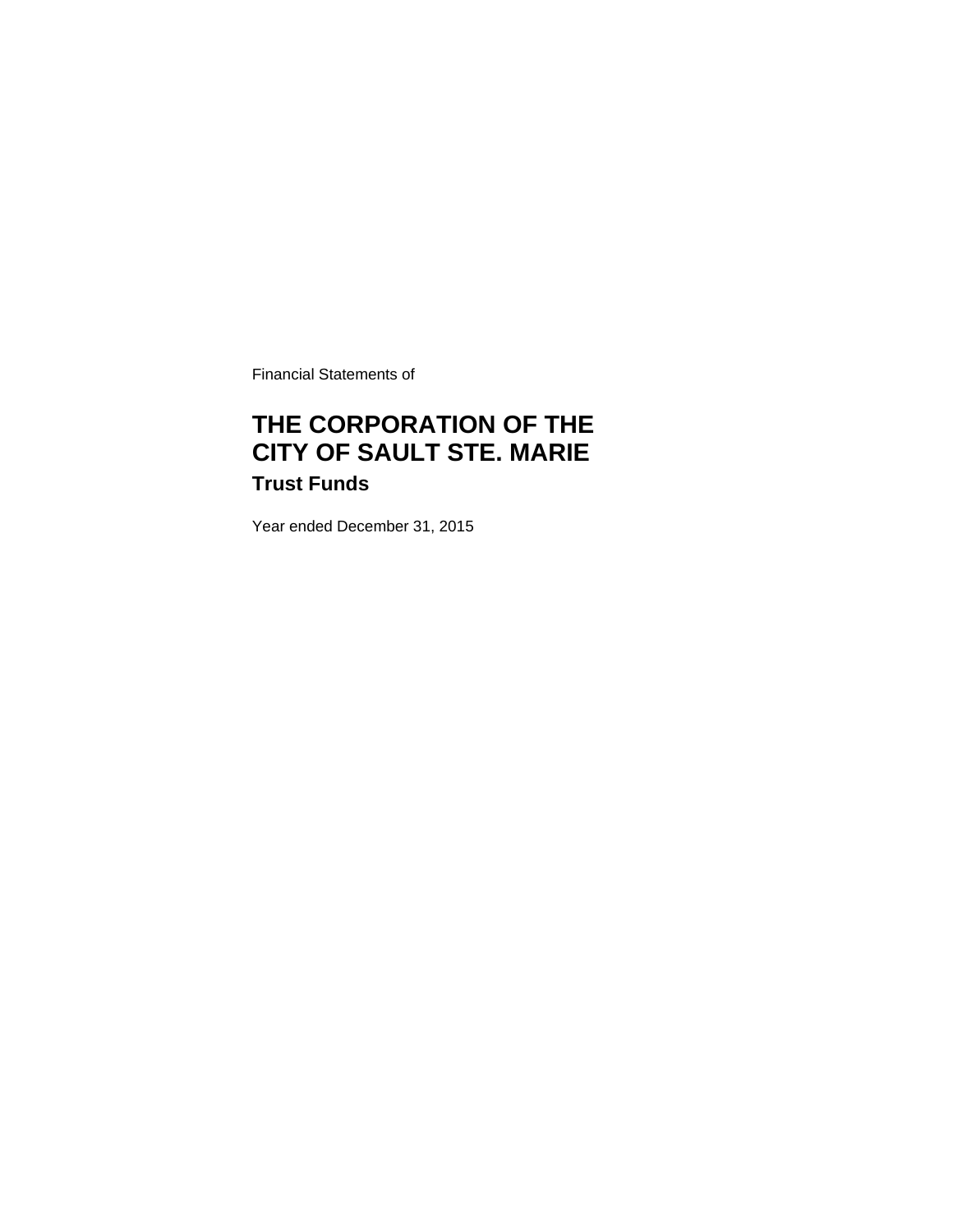

 KPMG LLP 111 Elgin Street, Suite 200 Sault Ste. Marie ON P6A 6L6 Canada Telephone (705) 949-5811 Fax (705) 949-0911

## **INDEPENDENT AUDITORS' REPORT**

To the Members of Council, Inhabitants and Ratepayers of The Corporation of The City of Sault Ste. Marie

We have audited the accompanying financial statements of the trust funds of The Corporation of The City of Sault Ste. Marie (the "Trust"), which comprise the statement of financial position as at December 31, 2015 and the statement of continuity of the trust funds for the year then ended, and notes, comprising a summary of significant accounting policies and other explanatory information.

### *Management's Responsibility for the Financial Statements*

Management is responsible for the preparation and fair presentation of these financial statements in accordance with Canadian accounting standards for not-for-profit organizations, and for such internal control as management determines is necessary to enable the preparation of financial statements that are free from material misstatement, whether due to fraud or error.

### *Auditors' Responsibility*

Our responsibility is to express an opinion on these financial statements based on our audit. We conducted our audit in accordance with Canadian generally accepted auditing standards. Those standards require that we comply with ethical requirements and plan and perform the audit to obtain reasonable assurance about whether the financial statements are free from material misstatement.

An audit involves performing procedures to obtain audit evidence about the amounts and disclosures in the financial statements. The procedures selected depend on our judgment, including the assessment of the risks of material misstatement of the financial statements, whether due to fraud or error. In making those risk assessments, we consider internal control relevant to the entity's preparation and fair presentation of the financial statements in order to design audit procedures that are appropriate in the circumstances, but not for the purpose of expressing an opinion on the effectiveness of the entity's internal control.An audit also includes evaluating the appropriateness of accounting policies used and the reasonableness of accounting estimates made by management, as well as evaluating the overall presentation of the financial statements.

We believe that the audit evidence we have obtained is sufficient and appropriate to provide a basis for our audit opinion.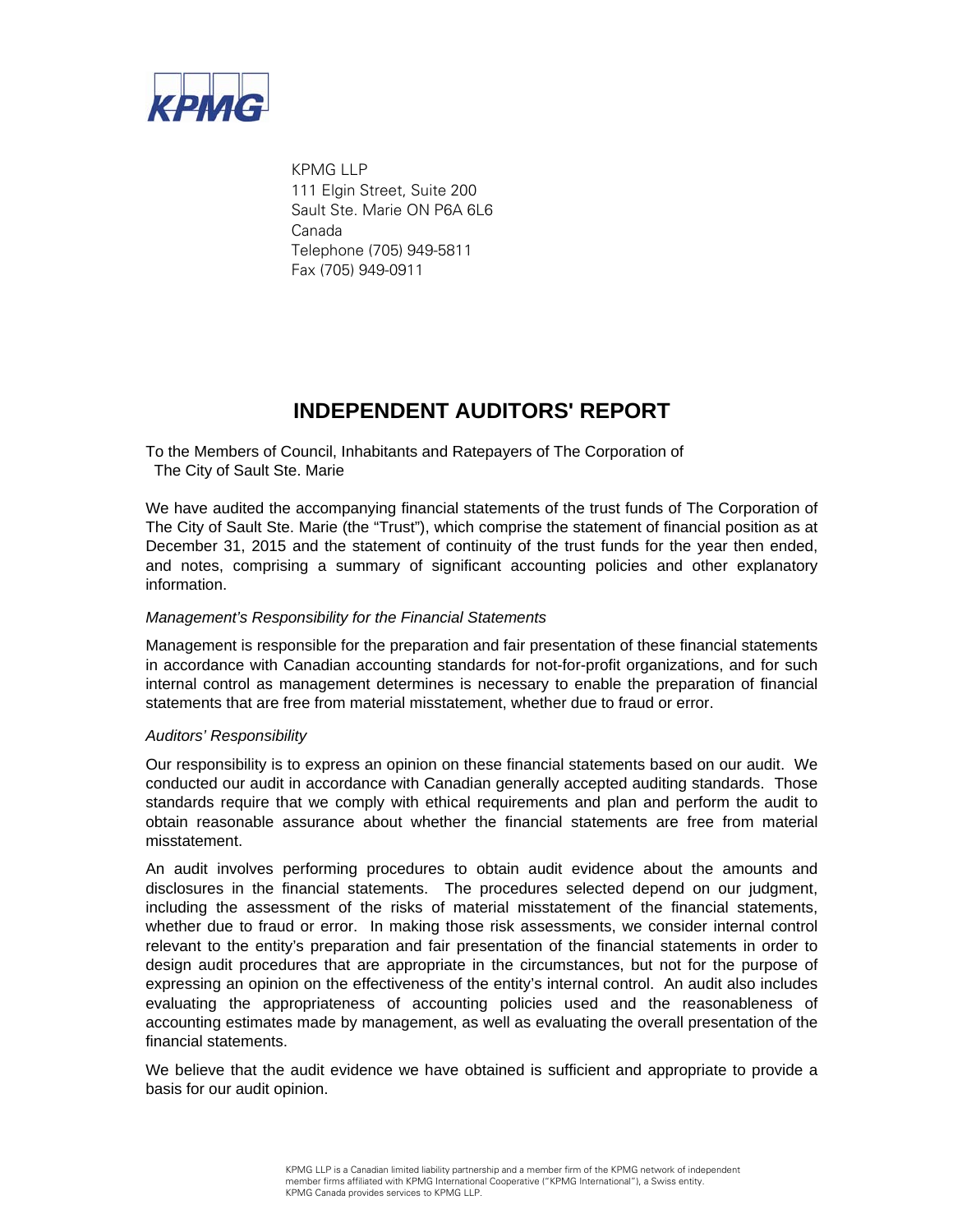

### *Opinion*

In our opinion, the financial statements present fairly, in all material respects, the financial position of the trust funds of the Trust as at December 31, 2015, and the continuity of the trust funds for the year then ended in accordance with Canadian accounting standards for not-forprofit organizations.

 $KPMG$  14P

Chartered Professional Accountants, Licensed Public Accountants

June 27, 2016 Sault Ste. Marie, Canada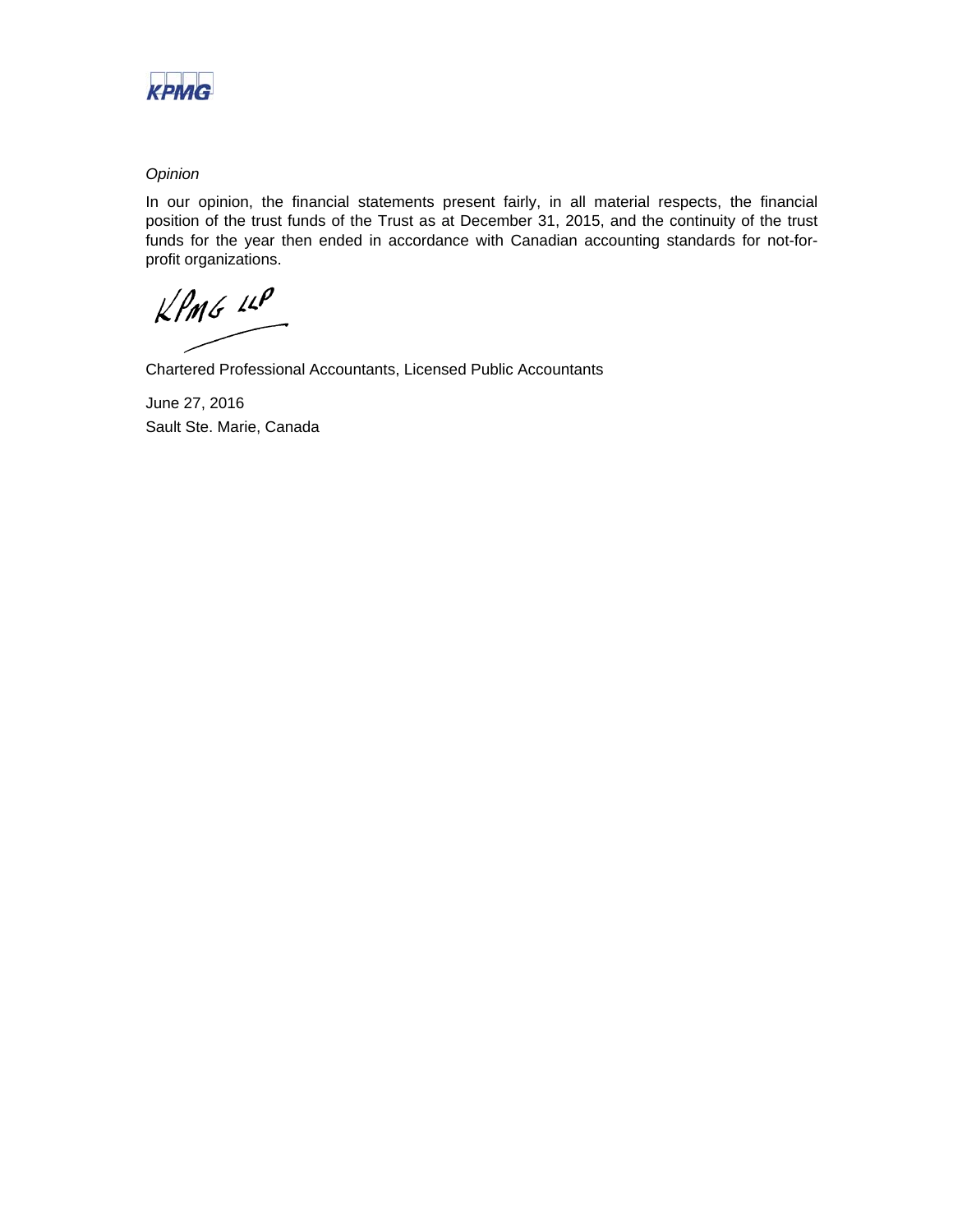# **THE CORPORATION OF THE CITY OF SAULT STE. MARI E**

### **Trust Funds**

Statement of Financial Position

December 31, 2015, with comparative information for 2014

|                                                            |                         |                                       |                       |                                          |                                     |                     |                          |                                    |                        |             |                                 |                             |                       |                                    |       | 2015                |       | 2014                |
|------------------------------------------------------------|-------------------------|---------------------------------------|-----------------------|------------------------------------------|-------------------------------------|---------------------|--------------------------|------------------------------------|------------------------|-------------|---------------------------------|-----------------------------|-----------------------|------------------------------------|-------|---------------------|-------|---------------------|
|                                                            | Care and<br>Maintenance |                                       | Pre-need<br>Assurance |                                          | Ontario Home<br><b>Renewal Plan</b> |                     | Historic<br><b>Sites</b> |                                    | Heritage<br><b>SSM</b> |             | Transit<br>Employees<br>Pension |                             | Cultural<br>Endowment |                                    | Total |                     | Total |                     |
| <b>Assets</b>                                              |                         |                                       |                       |                                          |                                     |                     |                          |                                    |                        |             |                                 |                             |                       |                                    |       |                     |       |                     |
| Cash and investments (note 3)<br>Loans receivable (note 2) | \$                      | 5,339,654<br>$\overline{\phantom{0}}$ | S                     | 2,212,116 \$<br>$\overline{\phantom{a}}$ |                                     | 24,363 \$<br>22,478 |                          | 44,484<br>$\overline{\phantom{a}}$ | -\$                    | 61,019<br>٠ | -\$                             | 74,920 \$<br>$\blacksquare$ |                       | 13,070<br>$\overline{\phantom{a}}$ | S     | 7,769,626<br>22,478 | S     | 7,681,539<br>23,274 |
|                                                            | \$                      | 5,339,654                             | S                     | 2,212,116 \$                             |                                     | 46,841              | -\$                      | 44,484                             | \$                     | 61,019      | - \$                            | 74,920 \$                   |                       | 13,070                             | S.    | 7,792,104           | S     | 7,704,813           |
| <b>Liabilities</b>                                         |                         |                                       |                       |                                          |                                     |                     |                          |                                    |                        |             |                                 |                             |                       |                                    |       |                     |       |                     |
| Payable to other funds                                     | \$                      | 117,498 \$                            |                       | 14,162 \$                                |                                     | $37,137$ \$         |                          | $16,114$ \$                        |                        | $34,157$ \$ |                                 |                             | 8 \$                  | $\overline{\phantom{a}}$           | \$    | 219,076 \$          |       | 268,578             |
| <b>Fund Balance</b>                                        |                         | 5,222,156                             |                       | 2,197,954                                |                                     | 9,704               |                          | 28,370                             |                        | 26,862      |                                 | 74,912                      |                       | 13,070                             |       | 7,573,028           |       | 7,436,235           |
|                                                            | \$                      | 5,339,654                             | S                     | 2,212,116 \$                             |                                     | 46,841              | \$.                      | 44,484                             | S                      | 61,019      | \$                              | 74,920                      | -S                    | 13,070                             | \$    | 7,792,104           | \$    | 7,704,813           |

The accompanying notes are an integral part of these financial statements.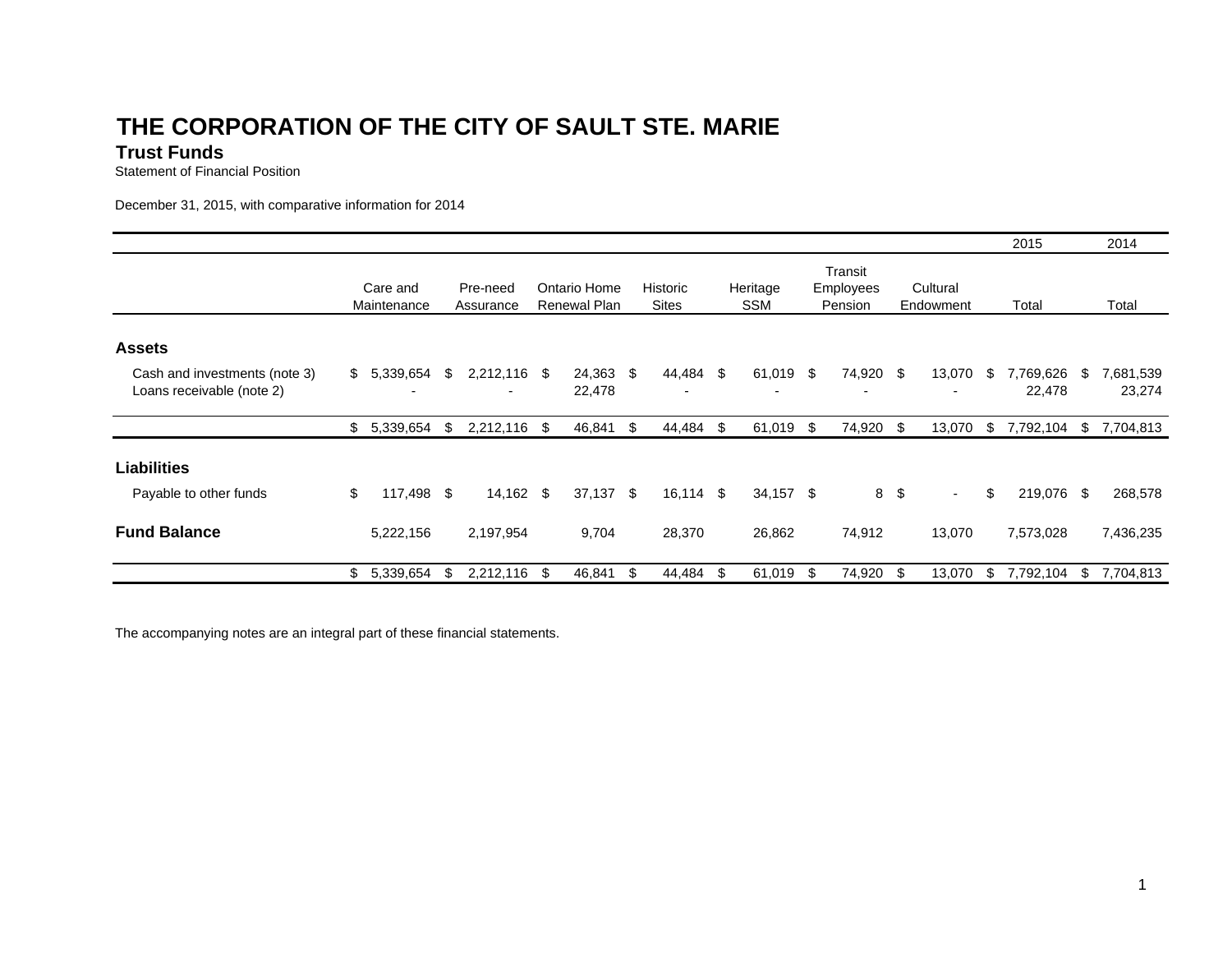### **THE CORPORATION OF THE CITY OF SAULT STE. MARI ETrust Funds**

Statement of Continuity

Year ended December 31, 2015, with comparative information for 2014

|                                     |                          |                          |                   |                          |                          |                             |                | 2015            | 2014            |  |
|-------------------------------------|--------------------------|--------------------------|-------------------|--------------------------|--------------------------|-----------------------------|----------------|-----------------|-----------------|--|
|                                     | Care and                 | Pre-need                 | Ontario Home      | Historic                 | Heritage                 | Transit<br><b>Employees</b> | Cultural       |                 |                 |  |
|                                     | Maintenance              | Assurance                | Renewal Plan      | <b>Sites</b>             | <b>SSM</b>               | Pension                     | Endowment      | Total           | Total           |  |
|                                     |                          |                          |                   |                          |                          |                             |                |                 |                 |  |
| Fund balance, beginning of the year | \$.<br>5,106,285         | 2,180,443<br>\$.         | \$<br>$15,814$ \$ | 20,832                   | -S<br>25,760             | \$.<br>74,173               | \$<br>12,928   | \$<br>7,436,235 | 7,314,597<br>\$ |  |
| Revenue:                            |                          |                          |                   |                          |                          |                             |                |                 |                 |  |
| Capital receipts                    | 115,871                  | 137,870                  |                   | 484                      |                          |                             |                | 254,225         | 249,142         |  |
| Contributions from revenue fund     |                          |                          |                   | 6,619                    | $\overline{\phantom{0}}$ | $\blacksquare$              |                | 6,619           | 19,231          |  |
| Interest earned                     | 68,895                   | 21,816                   | 38                | 435                      | 1,102                    | 739                         | 142            | 93,167          | 232,653         |  |
|                                     | 184,766                  | 159,686                  | 38                | 7,538                    | 1,102                    | 739                         | 142            | 354,011         | 501,026         |  |
| Expenditures:                       |                          |                          |                   |                          |                          |                             |                |                 |                 |  |
| Contributions to revenue fund       | 68,895                   | 142,175                  | 37                |                          |                          |                             |                | 211,107         | 366,799         |  |
| Transfer to Province of Ontario     | $\overline{\phantom{0}}$ | $\overline{\phantom{0}}$ | 6,071             |                          | $\overline{\phantom{a}}$ | $\blacksquare$              | ۰.             | 6,071           | 3,040           |  |
| Disbursement for capital project    | $\blacksquare$           | -                        |                   |                          |                          |                             |                |                 | 9,229           |  |
| Administration charges              | $\overline{\phantom{0}}$ | ۰                        | 40                | $\overline{\phantom{0}}$ | $\overline{\phantom{0}}$ | $\blacksquare$              | $\blacksquare$ | 40              | 320             |  |
|                                     | 68,895                   | 142,175                  | 6,148             |                          |                          |                             | ٠              | 217,218         | 379,388         |  |
| Fund balance, end of year           | \$<br>5,222,156          | 2,197,954<br>\$.         | 9,704<br>S.       | 28,370<br>\$.            | -S<br>26,862             | 74,912 \$<br>-S             | 13,070         | \$<br>7,573,028 | 7,436,235<br>\$ |  |

The accompanying notes are an integral part of these financial statements.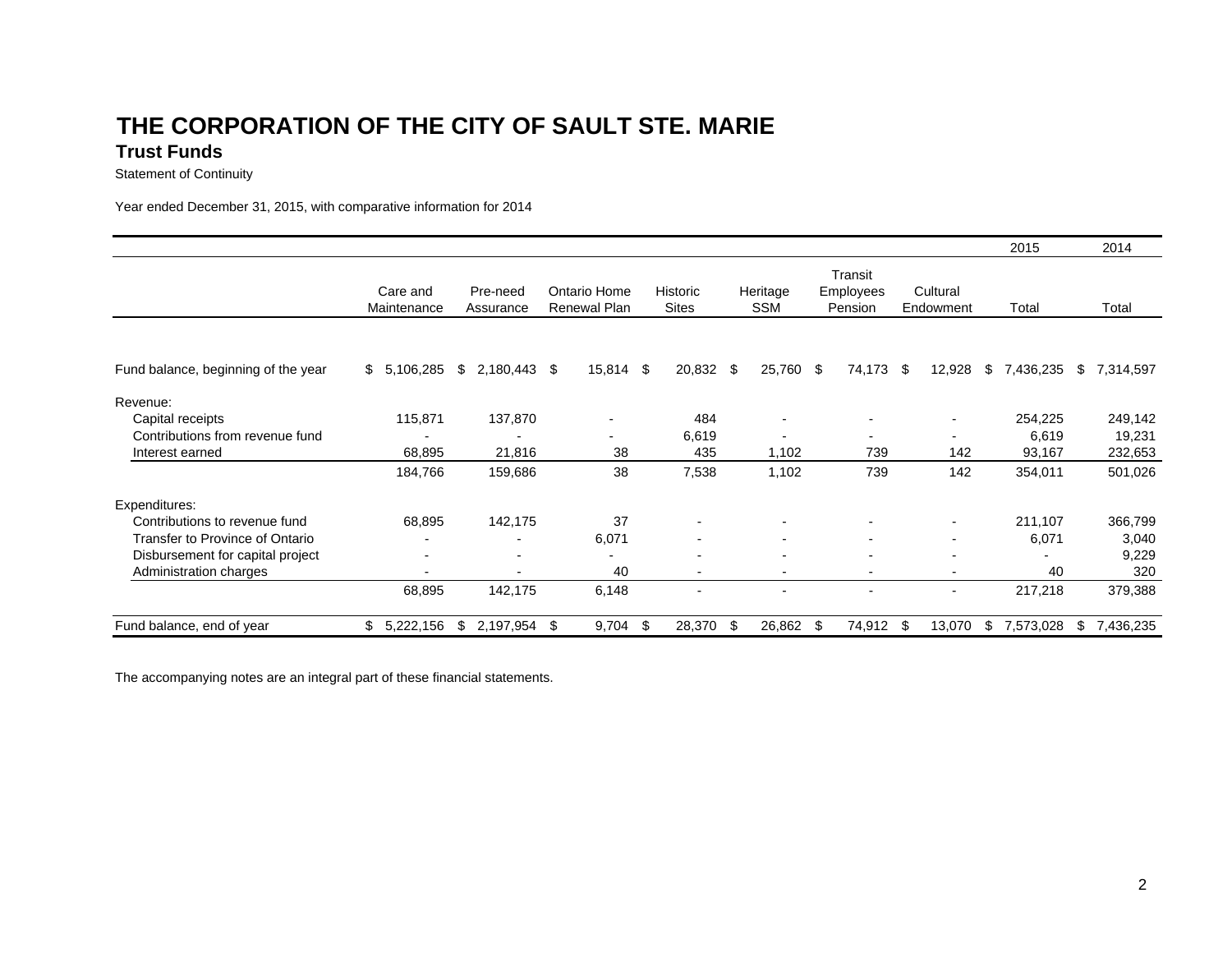# **THE CORPORATION OF THE CITY OF SAULT STE. MARIE Trust Funds**

Notes to Financial Statements

Year ended December 31, 2015

The Corporation of the City of Sault Ste. Marie Trust Funds (the "Trust") consist of various trust funds administered by the Corporation of the City of Sault Ste. Marie. The Funds are not subject to income taxes under Section 149(1) of the Income Tax Act (Canada).

### **1. Summary of Significant Accounting Policies:**

These financial statements are prepared in accordance with Canadian Accounting Standards for Not-For-Profit Organizations in Part III of the Chartered Professional Accountants of Canada Handbook.

(a) Basis of accounting:

The financial statements are prepared by management and are reported on the accrual basis of accounting. The accrual basis of accounting recognizes revenues as they become available and measurable. Expenditures are recognized as they are incurred and measurable as a result of receipt of goods or services and the creation of a legal obligation to pay.

(b) Financial instruments:

Financial instruments are recorded at fair value on initial recognition. Freestanding derivative instruments that are not in a qualifying hedging relationship and equity instruments that are quoted in an active market are subsequently measured at fair value. All other financial instruments are subsequently recorded at cost or amortized cost, unless management has elected to carry the instruments at fair value. The Trust has not elected to carry any such financial instruments at fair value.

Transaction costs incurred on the acquisition of financial instruments measured subsequently at fair value are expensed as incurred. All other financial instruments are adjusted by transaction costs incurred on acquisition and financing costs, which are amortized using the effective interest rate method.

Financial assets are assessed for impairment on an annual basis at the end of the fiscal year if there are indicators of impairment. If there is an indicator or impairment, the Trust determines if there is a significant adverse change in the expected amount or timing of future cash flows from the financial asset. If there is a significant adverse change in the expected cash flows, the carrying value of the financial assets is reduced to the highest of the present value of the expected cash flows, the amount that could be realized from selling the financial asset or the amount the Trust expects to realize by exercising its right to any collateral. If events and circumstances reverse in a future period, an impairment loss will be reversed to the extent of the improvement, not exceeding the initial carrying value.